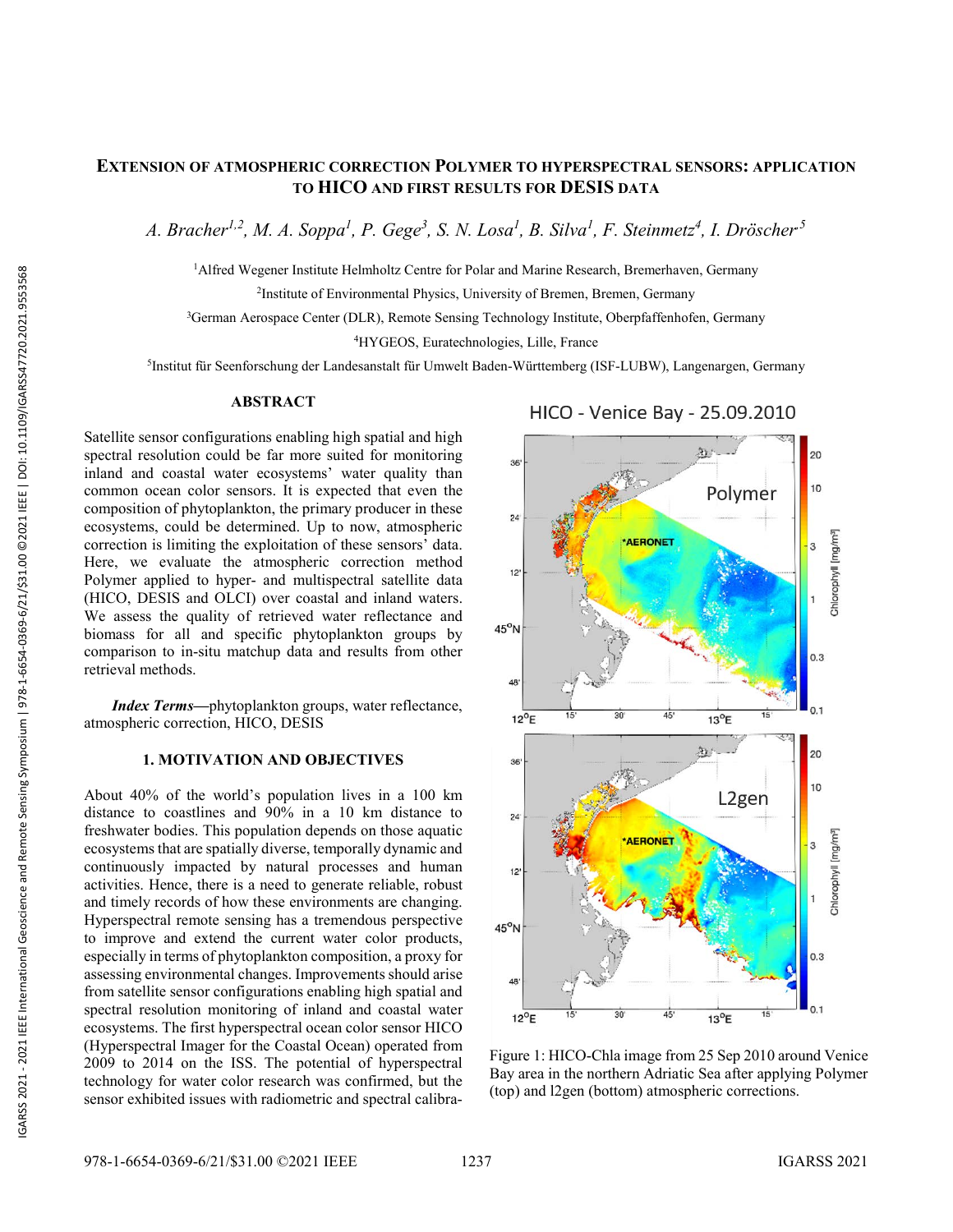tion, and geolocation accuracy that, together with the lack of more dedicated studies on atmospheric correction (AC), prevented to explore HICO spectral data: Not much more than standard chlorophyll-a concentration (Chla) was derived (e.g., Braga et al. 2013), except that the appearance of a red tide bloom was verified (Dierssen et al. 2015). Ibrahim et al. (2018) extended the NASA l2gen algorithm to improve the AC for HICO and recently the retrieval of hyperspectral phytoplankton absorption from HICO water remote sensing reflectance  $(R_{RS})$  data has been shown (Pahlevan et al. 2021). Further, the AC method Polymer (Steinmetz et al. 2011, Steinmetz et al. 2016) was extended for processing of HICO hyperspectral satellite data (Soppa et al. 2019).



Figure 2: Scatter plots of Rrs retrieved by Polymer (top) and L2gen (bottom) versus in situ AERONET-Rrs at Acqua Alta (see Fig. 1). Matchups criteria following Brewin et al. (2015).

In this work, we apply the Polymer AC to process hyperspectral satellite data of HICO and, for the first time, DESIS (DLR's Earth Sensing Imaging Spectrometer) obtained over coastal and inland waters. We assess the quality of retrieved  $R_{RS}$ , and Chla for all and specific phytoplankton groups by comparison to in-situ matchup data and results from other AC methods (l2gen) and sensors (Sentinel-3).



Figure 3 (from top to bottom): Total Chla (TChla) and Chla for cryptophytes, diatoms, and green algae derived with the Lake Constance OC-PFT algorithm from  $R_{RS}$  data (retrieved from top of atmosphere S3 radiances after Polymer AC).

#### **2. METHODS, RESULTS AND CONCLUSIONS**

All HICO L1 data covering the Venice Bay area (2010-2014, ~65 images) were processed using Polymer AC (more details in Soppa et al. 2021). For comparison, HICO L2 data processed with l2gen (SeaDAS v.7.5.1, 2018) were obtained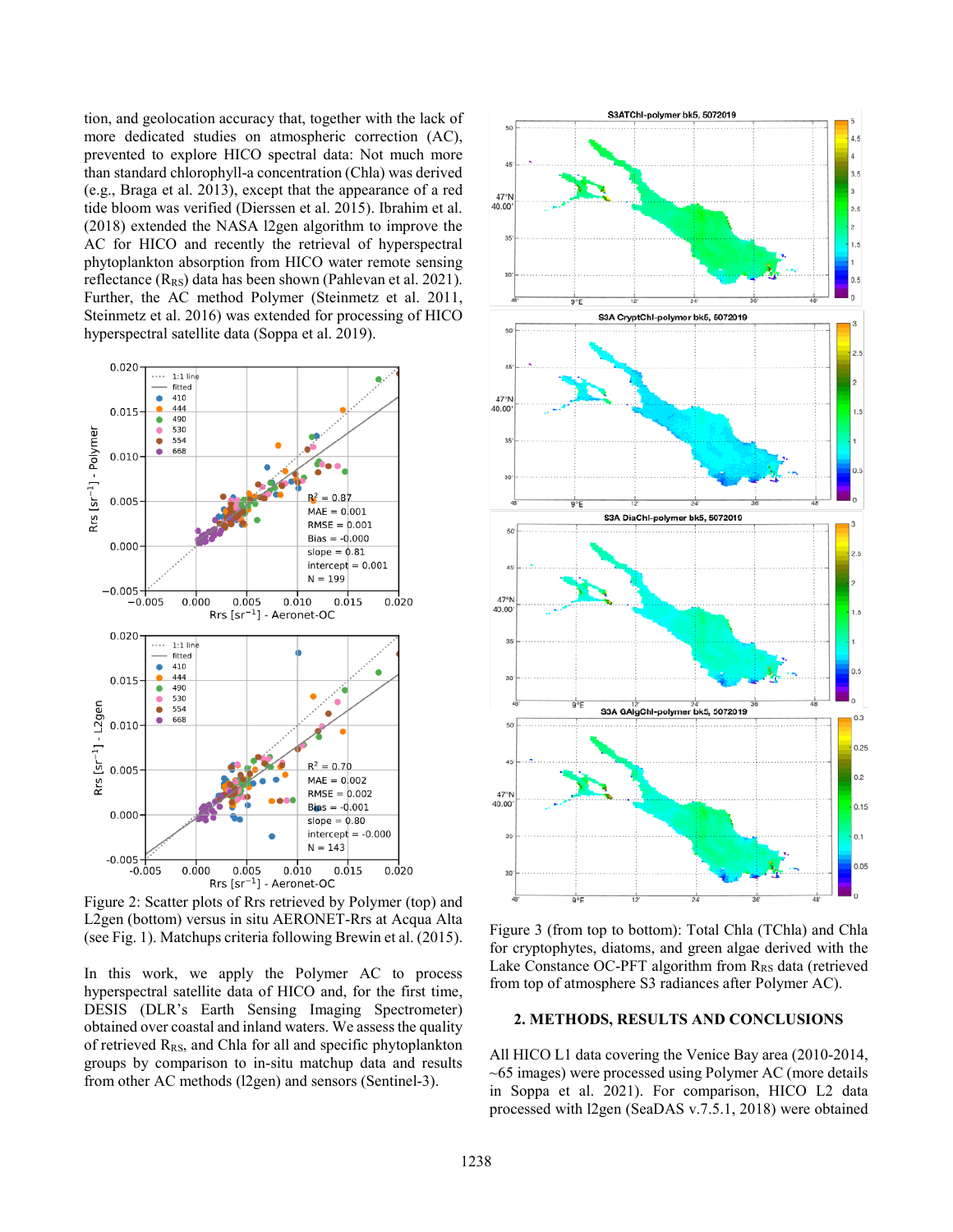from the NASA website (https://oceancolor.gsfc.nasa.gov/). HICO-Chla derived from both AC methods shows similar spatial variability and magnitude (Fig. 1), but with Polymer, cloud adjacency effects were better corrected or flagged, and more pixels were retrieved than with l2gen. For  $R_{RS}$  from both AC methods vs. in situ from AERosol Robotic NETwork - Ocean Colour (AERONET-OC) Aqua Alta Tower shows much better statistical results and about 25% more valid matchups for HICO-Polymer as compared to HICO-l2gen (Fig. 2).

Additionally, we assessed the performance of Polymer AC over inland water at Lake Constance. Firstly, Polymer was applied to the multi-spectral Sentinel-3 OLCI (S3) data which was then processed to retrieve total Chla and phytoplankton group specific Chla (Fig. 3). For the latter, the OC-PFT method (Hirata et al. 2011, Losa et al. 2017) was updated to Lake Constance phytoplankton pigment relationships obtained from the long-term ISF-LUBW/IGKB HPLC Lake Constance data set. DESIS L1 data, only 1 day off from the S3 data, was atmospherically corrected by Polymer and the operational DESIS method ATCOR (Alonso et al. 2019). The resulting DESIS  $R_{RS}$  data were used by the WASI-2D inversion method (Gege 2004, Gege 2014) to retrieve bulk water constituents and phytoplankton groups (Figure 4). Here, WASI-2D was calibrated with specific inherent optical properties measured at Lake Constance in March 2020. DESIS-WASI results show that the dominance and range of Chla of green algae was well retrieved as compared to S3 OC-PFT data, but not for diatoms which shows very low concentrations. The much lower radiometric resolution of DESIS compared to S3 certainly increases the threshold concentration of phytoplankton. More adaptations for using DESIS data within WASI-2D, especially correcting the sensor's specific deficiency in calibration between 400 to 450 nm, seem to be necessary to retrieve more realistic phytoplankton classifications. One has to bear in mind that also the abundance based method OC-PFT is limitied in its application since it cannot predict atypical associations (Bracher et al. 2017). Processing more matchup data of S3 and DESIS including thorough validation with in situ group specific Chla can help to determine uncertainties and further improve both phytoplankton group retrievals.

# **ACKNOWLEDGMENTS**

This study was funded by the Federal Ministry of Economics and Technology (BMWi) and DLR grants number 50 EE 1620, 50EE1915 and 50 EE 1923 and grant "SeeWandel: Life in Lake Constance-the past, present and future" within the framework of the Interreg V programme "Alpenrhein-Bodensee-Hochrhein (Germany/Austria/Switzerland/Liechtenstein)" which funds are provided by the European Regional Development Fund as well as the Swiss Confederation and cantons. The funders had no role in study



Figure 4: DESIS Level-2A 6 July 2019 (DESIS-HSI-L2A-DT0337571168\_003-20190706T061015-V0207-QL\_IMA.) RGB (top panel) from bands 16, 18, 21 (440 nm, 550nm, 630nm) covering a part of Lake Constance and processed with WASI-2 excluding clouded areas: total suspended matter concentration  $[g \ m^{-1}]$ , colored dissolved organic matter absorption (CDOM,  $[m^{-1}]$ ) and phytoplankton classification, given as group specific Chla [mg m-1].